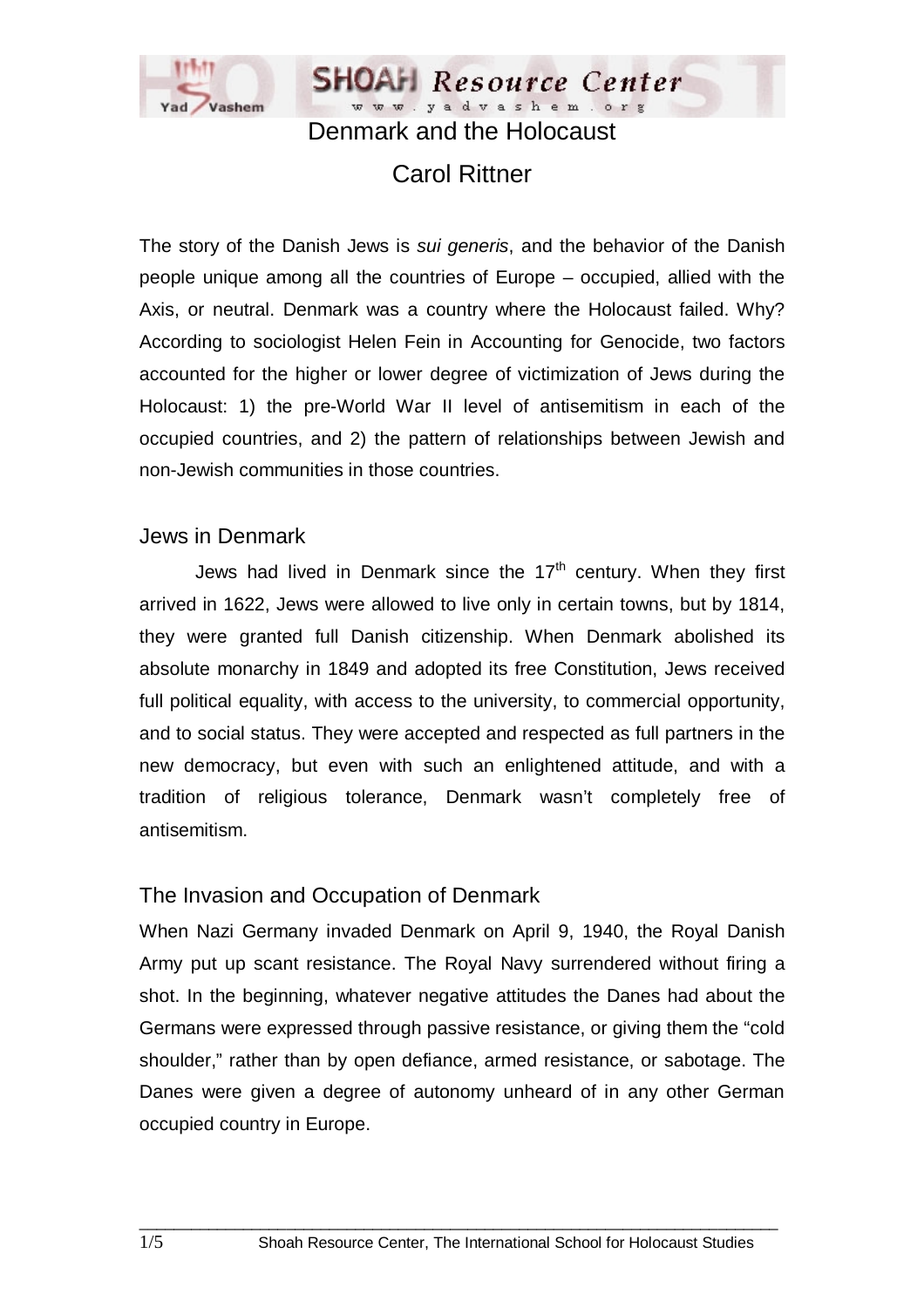

Throughout the occupation, the Danish Government insisted there was no "Jewish problem" in Denmark. They were like all the other citizens of Denmark and would be treated no differently. In practice, this meant that Jews were not forced to wear the Yellow Star of David, were not segregated or isolated, and were not barred from restaurants, public place, schools, cinemas, or theaters. Their property was not confiscated, and they were never dismissed from their jobs. Their movement was not restricted, by day or night. Jewish communal activities remained undisturbed despite the presence of German troops. Still, democratic Denmark had been defeated and occupied by a foreign country. Danes began to ask themselves whether or not as a conquered people they could maintain a democratic way of life. Can confidence, identity, and unity be restored when national pride is shaken to its core?

#### The Public Significance of Ideas

 It was not the first time Danes had been confronted by such challenges. In 1864, after being defeated by the Prussians, Denmark was swept by a profound malaise. It was Nikolai F. S. Grundtvig (1782-1873), a remarkably talented and versatile poet, educator, historian, theologian, and Christian humanist, who reinvigorated the Danish spirit of democracy and humanity. Grundtvig was a man of deep biblical faith with a high level of tolerance and respect for other cultures and religious traditions of the world. His spirit was ecumenical. In all that he did and wrote, he emphasized the biblical doctrine of creation: "First a human being, then a Christian: this alone is life's order. "People", he said, "are bound to one another with ties more profound than any of the barriers of human history, including the history of religion, may have constructed". Through the Danish folk high schools, which he founded for young people, his ecumenical spirit caught on among "ordinary" people in Denmark. In the twentieth century, during the German occupation when the Danes again needed help in restoring their national, Grundtvig's ideas proved their enduring significance.

 Hal Koch (1904-1963), a theologian and professor of church history at the University of Copenhagen, recognized that fascism and Nazism were dangers to democracy. After the April 1940 invasion and occupation, Koch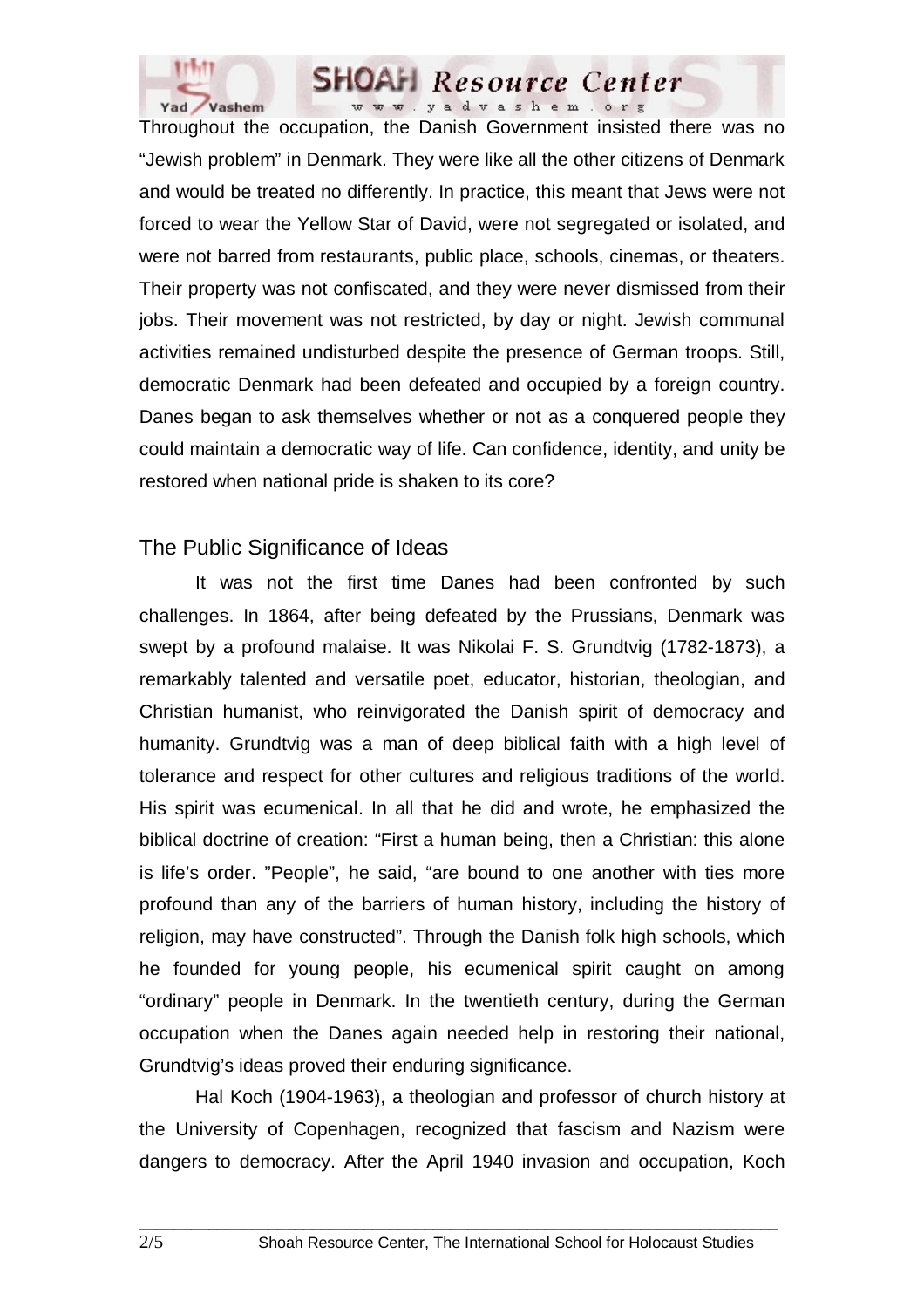

decided to give a series of lectures, open to the general public. He knew well that Denmark was privileged compared to other conquered countries. He had even supported the "policy of negotiation," but he was becoming more aware of the "high price" Denmark paid for its relative autonomy under German occupation: "we have said many a Yes and many a No which have not come from our hearts, and that our talk has taken on a fateful hypocrisy"

Like Grundtvig before him, Koch found in the language of biblical morality the principles of civic virtue. These principles prompted certain questions: Am I my brother's/sister's keeper? Who is my neighbor? What are the boundaries of obligation? What is the connection between the actions of individuals and the common good? What is the relationship between how we Danes act and our self-understanding as citizens?

Examining the biblical tradition so familiar to Danes, Koch highlighted its public significance. He helped people to find, embedded in their biblical roots, universally accepted ideas. He illuminated and emphasized the selfunderstanding Danes held about themselves and about democratic values and ideals in their society.

# From Apathy to Action

Between April 1940 and August 1943, Danish attitudes toward their German occupiers underwent significant transformation. German demands kept escalating until the Danes were no longer willing to compromise, to engage in the "policy of negotiation," to rely only on passive resistance and the "cold shoulder" technique. By the Fall of 1942, the Danish resistance movement began to gain support. In the Summer of 1943, sabotage activities, reprisals, strikes and street unrest across Denmark mounted to a high pitch. In addition, Danes were unhappy with the Germans because they were experiencing food shortages.

On August 28, 1943, SS-Obergruppenfuhrer Dr. Werner Best, informed the Danish Government that it was declaring a "state of emergency." Public gatherings of more than five persons were prohibited, as were strikes and financial support for strikers. An 8:30 p.m. curfew was imposed. Firearms and explosives were confiscated, press censorship was imposed, and Danish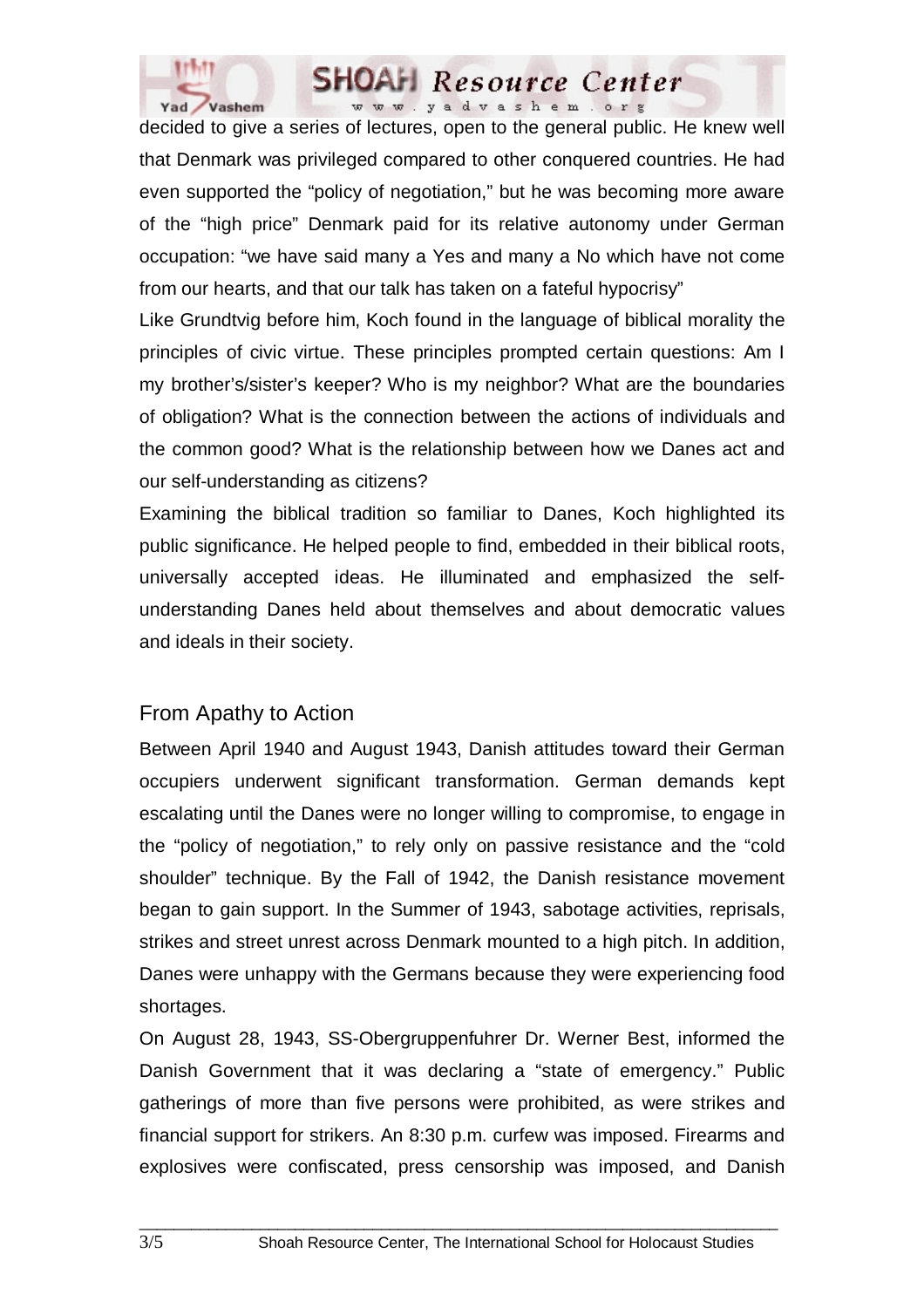

special tribunals for dealing with infringements of these prohibitions and regulations were to be established. Sabotage was to be punished by death. At the end of September 1943, news of an impending German Aktion reached the Jews through Danish political leaders who were forewarned by Georg F. Duckwitz, the German legation's attaché for shipping affairs in Copenhagen. On the eve of Rosh Hashanah, Wednesday, September 29, 1943, Rabbi Marcus Melchior told his congregation that the Germans planned a mass roundup of Jews the next day, when the Nazis knew families would be gathered in their homes for the holiday. "The situation," Rabbi Melchior said, "is very serious. We must take action immediately."

As word spread, non-Jewish Danes "spontaneously" began to do what they could to help. Friends and even strangers hid Jews in their homes and in hospitals, churches and convents in Copenhagen and up and down the east coast of Denmark. Every imaginable group protested German efforts to round up the Jews. Political parties issued statements; underground newspapers published articles. Virtually the entire country responded to German threats to harm the Jews, including the official State Church of Denmark, the Lutheran Church.

Ninety percent of the Danish population belonged to the Lutheran Church. Between 1940 to 1943, the Danish Lutheran Church took decisive measures to combat antisemitism and to include Jews within the bounds of the "universe of concern". When the crisis – the impending round-up of the Jews – came in September-October 1943, the Church was ready. The Bishop of Copenhagen, Dr. Hans Fuglsang-Damgaard (1890-1979) prepared a written statement which he signed on behalf of all the Danish Lutheran Bishops. It was sent to the German occupation officials and was dispatched, via theological students, on Saturday, October 2, 1943 to all the churches in his diocese. On Sunday, October 3<sup>rd</sup>, the protest was read aloud in Lutheran churches throughout Denmark. The Danish Lutheran Church helped to rally the people and provided immeasurable amounts of assistance – from hiding people and Torah scrolls to gathering money, food, and other resources.

Almost the entire rescue operation was successful – nearly 8000 Jews in Denmark were saved – but there were some failures. On the night of October